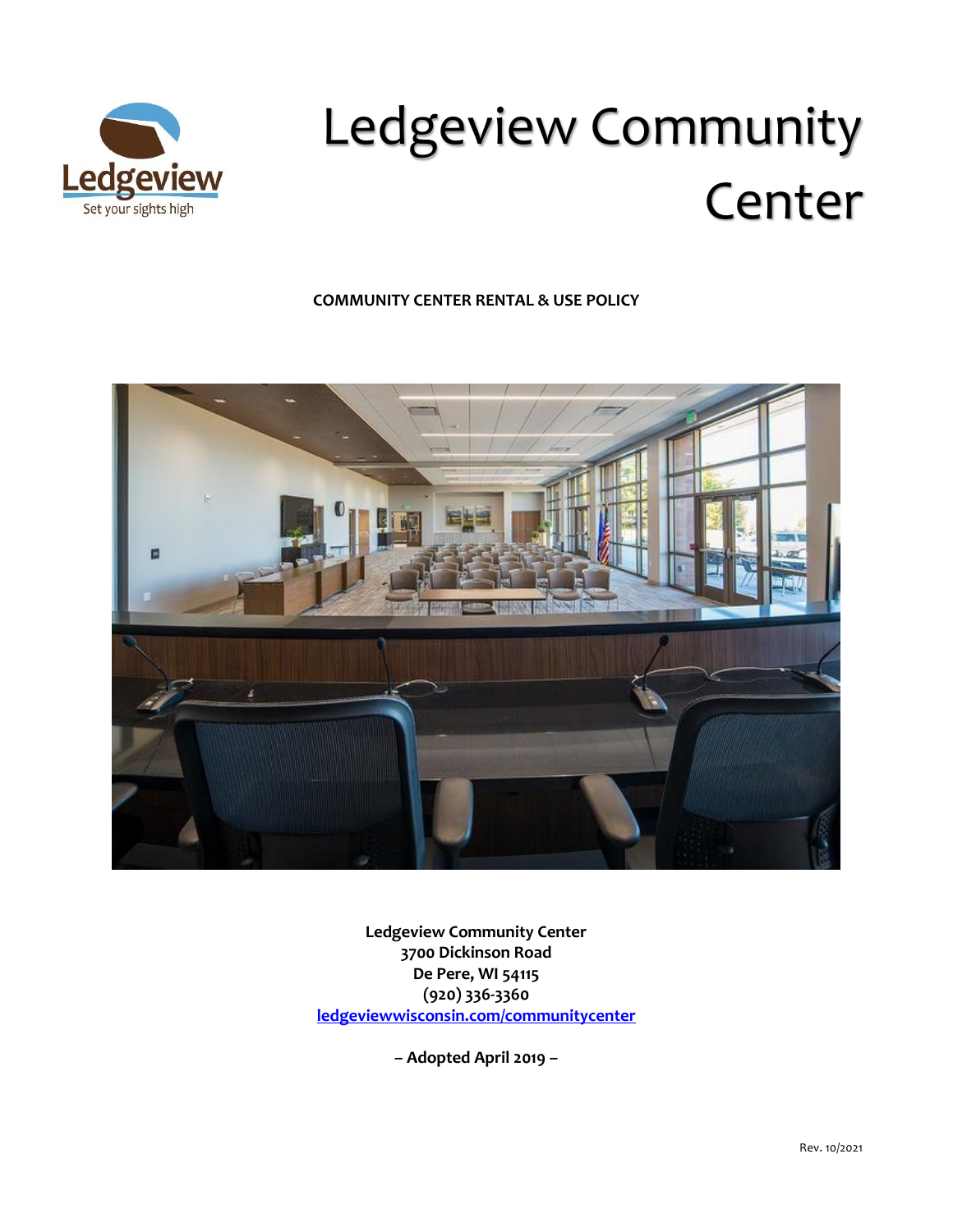## **ELIGIBILITY**

The Ledgeview Community Center is available for rent to residents and non-residents ages 21 and over. Rentals are open for reservations on December 1st for the following calendar year.

# **1. Resident**

A Resident is defined as any individual whose permanent address is in the town and who pays property taxes to the Town of Ledgeview.

## **2. Non-Resident**

A non-resident is defined as any individual that resides outside the Town of Ledgeview limits.

## **HOURS OF OPERATION**

The following rental hours may be available

| Friday            | 4:00 p.m. $-$ 12:00 a.m. (Midnight) |
|-------------------|-------------------------------------|
| Saturday & Sunday | 10:00 a.m. - 12:00 a.m. (Midnight)  |

Note: Rental time must include setup, take-down and clean-up. All guests **must vacate** the building and all rental clean-up must be completed by closing time/end of permit time. The security system will **automatically activate at 12:00 a.m. (midnight).**

#### **BOOKING TIMELINES**

The Ledgeview Community Center is available for booking on December 1<sup>st</sup> for events the upcoming calendar year. Rentals will be done on a first come, first served basis. Renters are encouraged to call ahead to gather rental information, visit the facility and discuss the details of the rental process.

#### **SALES AND SOLICITATION**

No sales or solicitation of sales may be conducted on the Community Center premises.

# **CANCELLATIONS**

A thirty (30) day notification is required to cancel the rental. When a cancellation occurs with the thirty (30) day notification minimum, the Town shall return all fees paid less fifty percent (50%) of the total room reservation fee. Failure to give a minimum thirty (30) day notification will result in the loss of your entire rental fee.

#### **AVAILABLE ROOMS AND FEES**

The following rooms are available for reservation after all Town activities are scheduled:

- Community Room Seats approximately 120 people
- Catering Kitchen
- Restrooms
- Lobby Gathering Area
- Outdoor Patio

All rentals are for either a four-hour block or the entire day. Fees must be paid in full at time of reservation. Dates will not be reserved until required payment and cleaning deposit is received in full.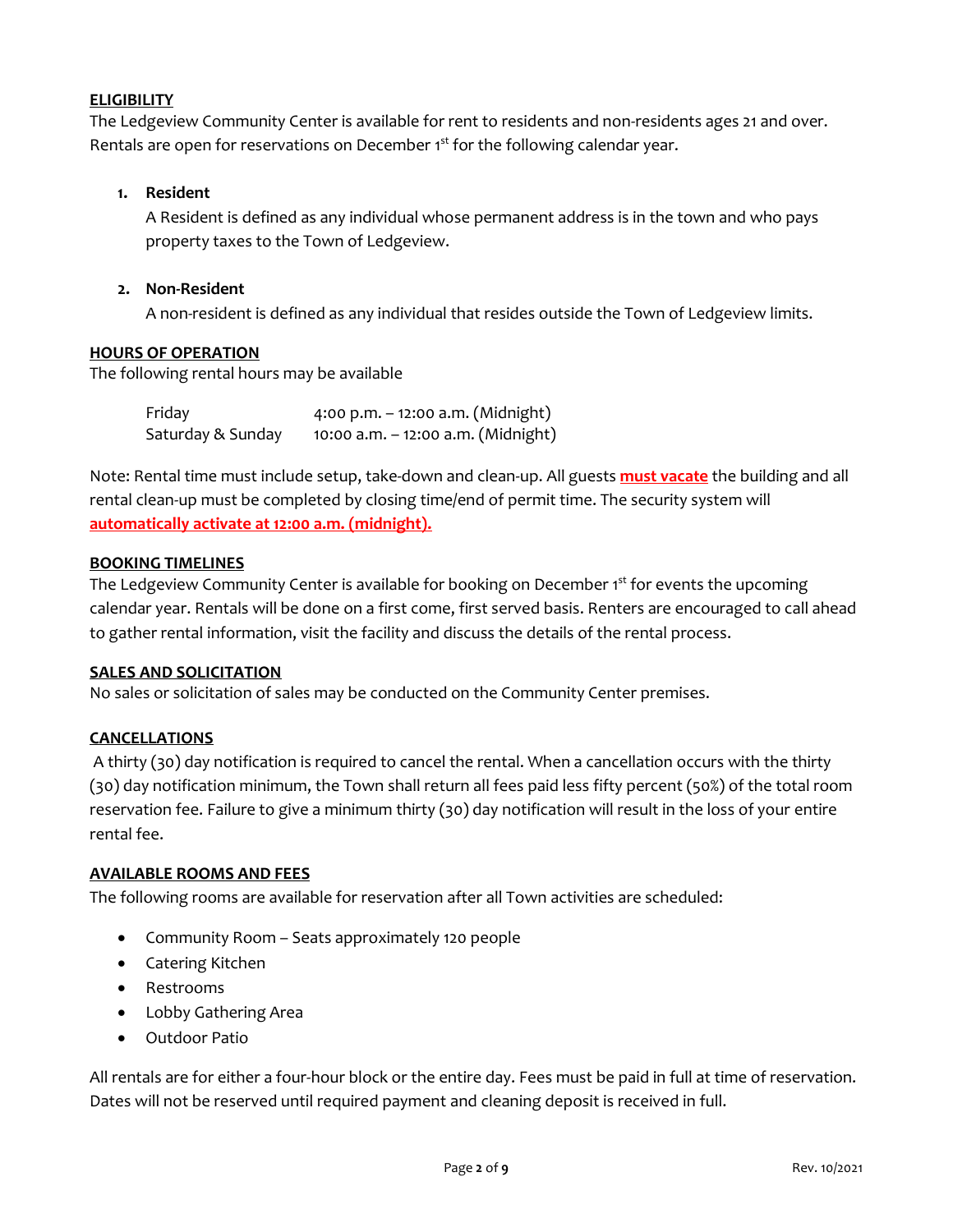#### **FEES**

|                                                       | Category 1 | Category 2 | Category 3 |
|-------------------------------------------------------|------------|------------|------------|
| <b>Community Center Up to 4 hours</b>                 | \$75       | \$150      | \$300      |
| <b>Community Center Whole day</b>                     | \$150      | \$300      | \$600      |
| Refundable Deposit Resident & Non-Resident            |            | \$500      |            |
| Additional Cleaning above customary cleaning services |            | \$50/hour  |            |

Use of cordless microphone No charge All other applicable fees are as listed in facility rental contract and are not eligible for discounts.

**Category 1:** Government Agencies, Non-Profit Organizations

**Category 2:** Town of Ledgeview Residents, Charitable Groups within the Town of Ledgeview, Schools **Category 3:** Non-Residents of Ledgeview, For-Profit Businesses Examples:

**Government Agency:** Department of Transportation, Department of Natural Resources, Brown County Library

**Non-Profit Organization:** (any group with official 501(c)(3) status) Boy/Girl Scouts, YMCA, nationally recognized service clubs, American Heart Association

**Charitable Groups within the Town of Ledgeview**: (any group without 501(c)(3) status) church organizations, special interest groups, sports teams/clubs

**Schools**: Unified School District of De Pere, Northeast Wisconsin Technical College, University of Wisconsin-Green Bay

**Non-Residents of Ledgeview**: Any individual who lives outside the Ledgeview municipal boundaries

**For-Profit Businesses**: Any group or individual who operates for a profit

# **CLEANING**

Renters are solely responsible for cleaning and returning all the tables and chairs to the storage areas after their event. Users leaving the facilities in a manner that requires more than customary cleaning will be billed \$50.00 per hour to cover added costs and may result in loss of building use privileges.

Customary cleaning includes:

- Cleaning of the restrooms
- Take-down and cleaning of tables and chairs. The room should be left in Meeting Style set-up. See Exhibit A at the end of this document.
- Mopping of the floors, vacuuming of carpeted spaces
- Trash removal.

The renter's responsibilities include:

- Removal of any and all items brought into the community center by the renter.
- Cleaning of the kitchen
- Any damage to the facility noted upon inspection by Town staff will be billed to the renter, including all time and materials for the repair.
- All actions and/or inaction of chosen caterer, if applicable.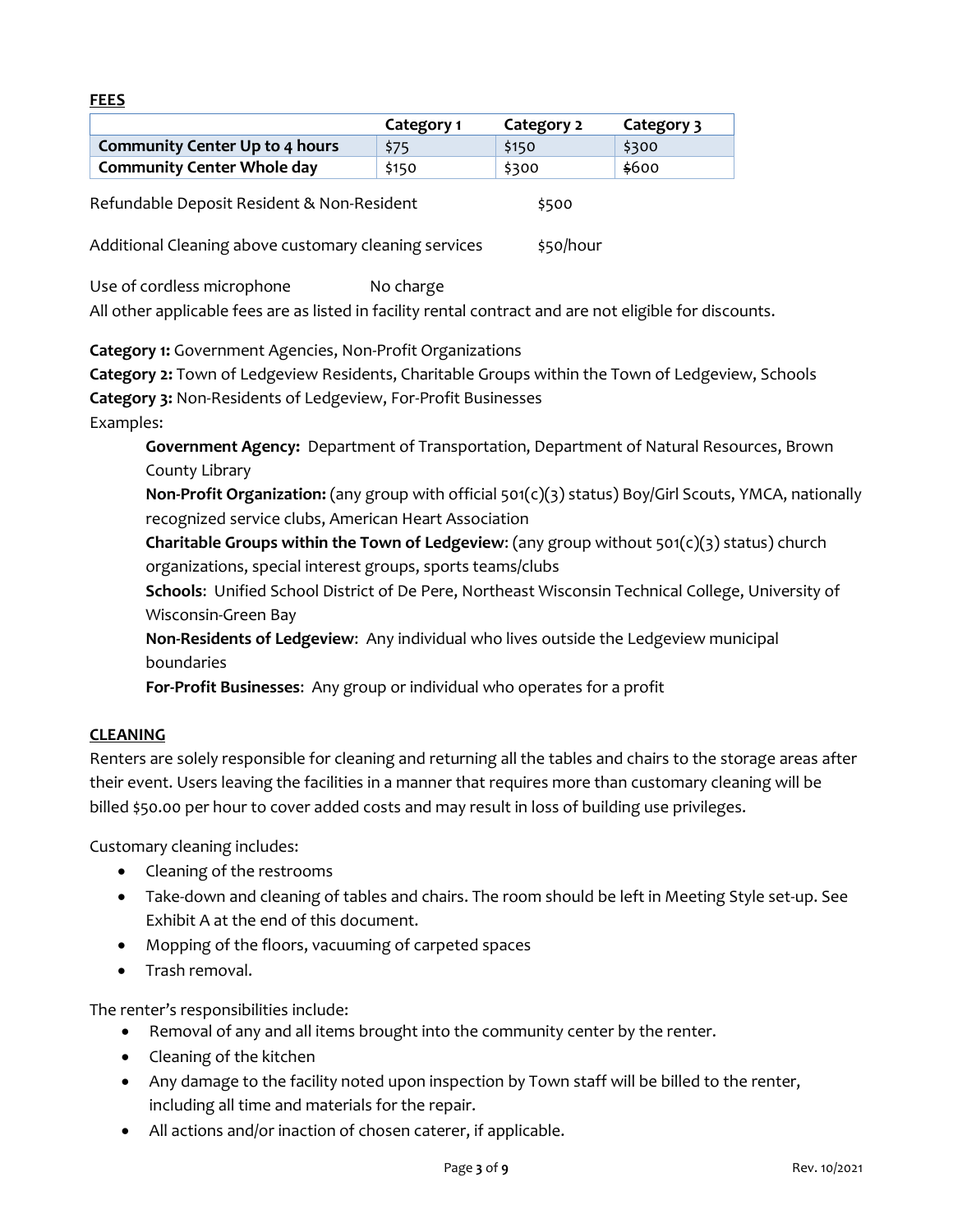- The renter is ultimately responsible to ensure the caterer cleans the facility properly.
- Additional cleaning charges will be taken from the renter's security deposit, if applicable.

## **APPLICATION PROCESS**

- 1. Applicants must complete and submit a "Community Center Room Application" form in advance of the requested date during regular Community Center office hours (8:00 a.m.- 4:00 p.m.). No telephone or email reservations will be accepted.
- 2. The application is to be completed by an individual 21 years of age or older, who will assume primary responsibility for compliance with Community Center rules during the rental.
- 3. Payment of all fees and deposits in full is required at the time of the application. Reservations are confirmed only after payment is received and the signed form is on file at the Town Office.

## **ALCOHOLIC BEVERAGES**

Fermented malt beverages (beer and wine products) are allowed with rentals however shall **NOT** be sold on site **at any time.** Beverages may be given out at no charge by the renter or served by a caterer as an open bar. Payment for alcohol service done by a caterer, **must be done off site**. The renter shall ensure that minors are not served alcohol and assumes **all** responsibility for any incidents/damages arising out of underage consumption of alcohol. Alcoholic beverages shall not be distributed or consumed within the premises of the Community Center after **midnight (12:00 a.m.).**

#### **LITTER/REFUSE**

The applicant will be responsible for any and all damage to the Community Center. Any litter or refuse generated by the event must be collected and must be removed from the Community Center premises for proper disposal at the renter's home at the conclusion of the reservation. The Town may assess a fee for damages or additional cleaning if the area is not returned to its original condition and reserves the right to deny future applications if these conditions are not met.

#### **OTHER RESPONSIBILITIES**

Any materials or equipment belonging to the renter must be removed from the facility and grounds at the conclusion of the activity and prior to building closing time. Items such as soda, beer, food, etc., purchased from a caterer/vendor, must not be delivered to rented facility prior to the reserved date and time specified on the agreement form. Deliveries of any items must not be done unless the renter or a representative is on premises to receive the delivery.

#### **RENTAL TIMES**

**The requested rental times should include set-up and take-down time of the event**. This includes decorating, meal preparation, table and chair set-up, kitchen clean-up, sweeping, rubbish disposal, wet mopping, take down of all decorations, etc. Please plan accordingly when reserving your time slot. You must vacate the building by the end of your scheduled rental time.

#### **ON-CALL PHONE NUMBER**

There will not be an on-site employee at the building during the event. Please call one of the following numbers depending on the situation:

- In case of emergencies, please dial 911.
- Guest maintenance or issues, Brown County Sheriff's Department at 391-7450.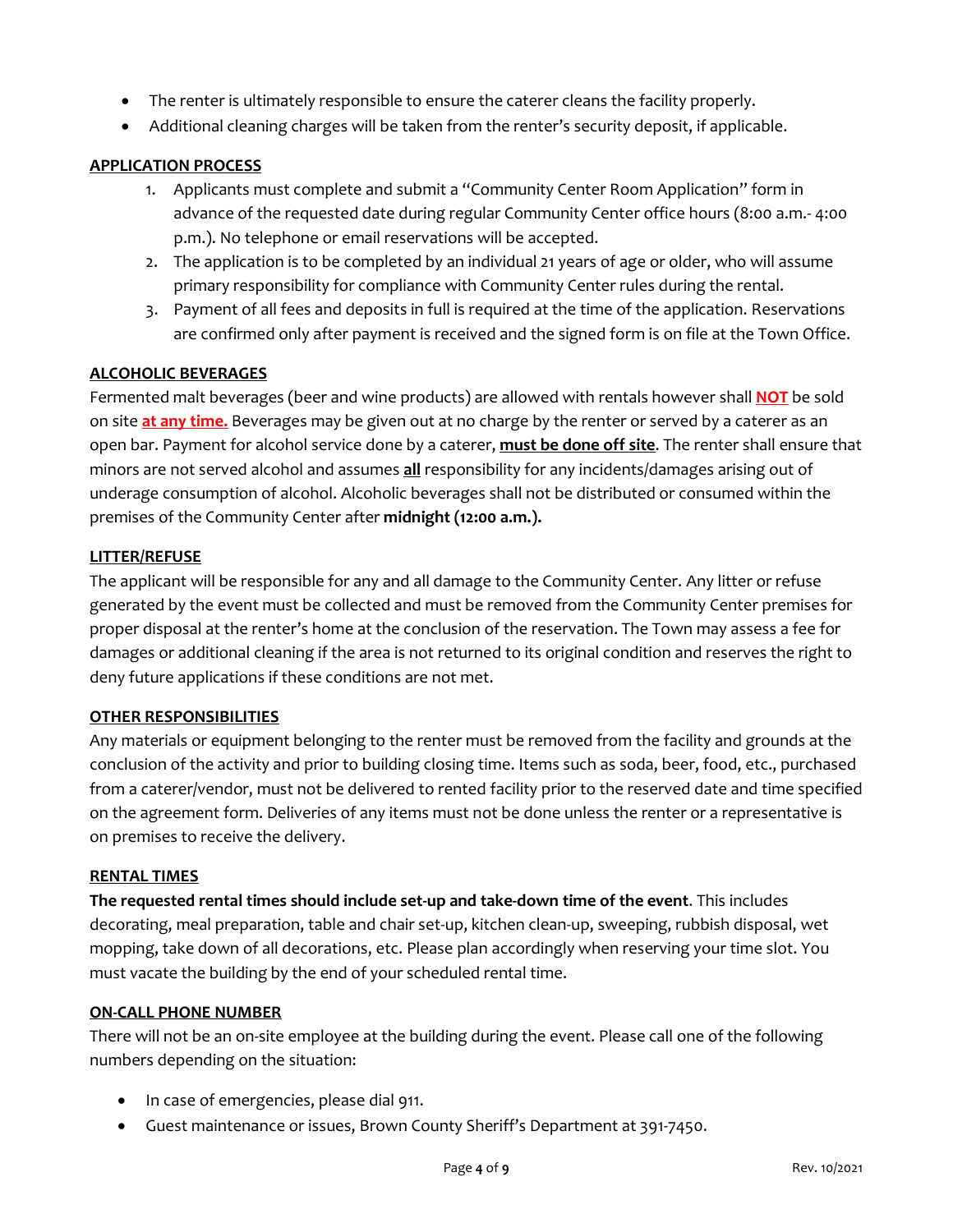For any building problems or troubles, after hours on-call employee **920-606-9897.**

# **DISCLOSURE**

The Community Center is equipped with both indoor and outdoor security cameras throughout the entire building. Any security footage can and will be used to determine the source and/or the cause of any of damage, spills, or inappropriate behavior occurring during the event. The video footage is exclusively and solely property of the Town, and may be obtained through the open records process.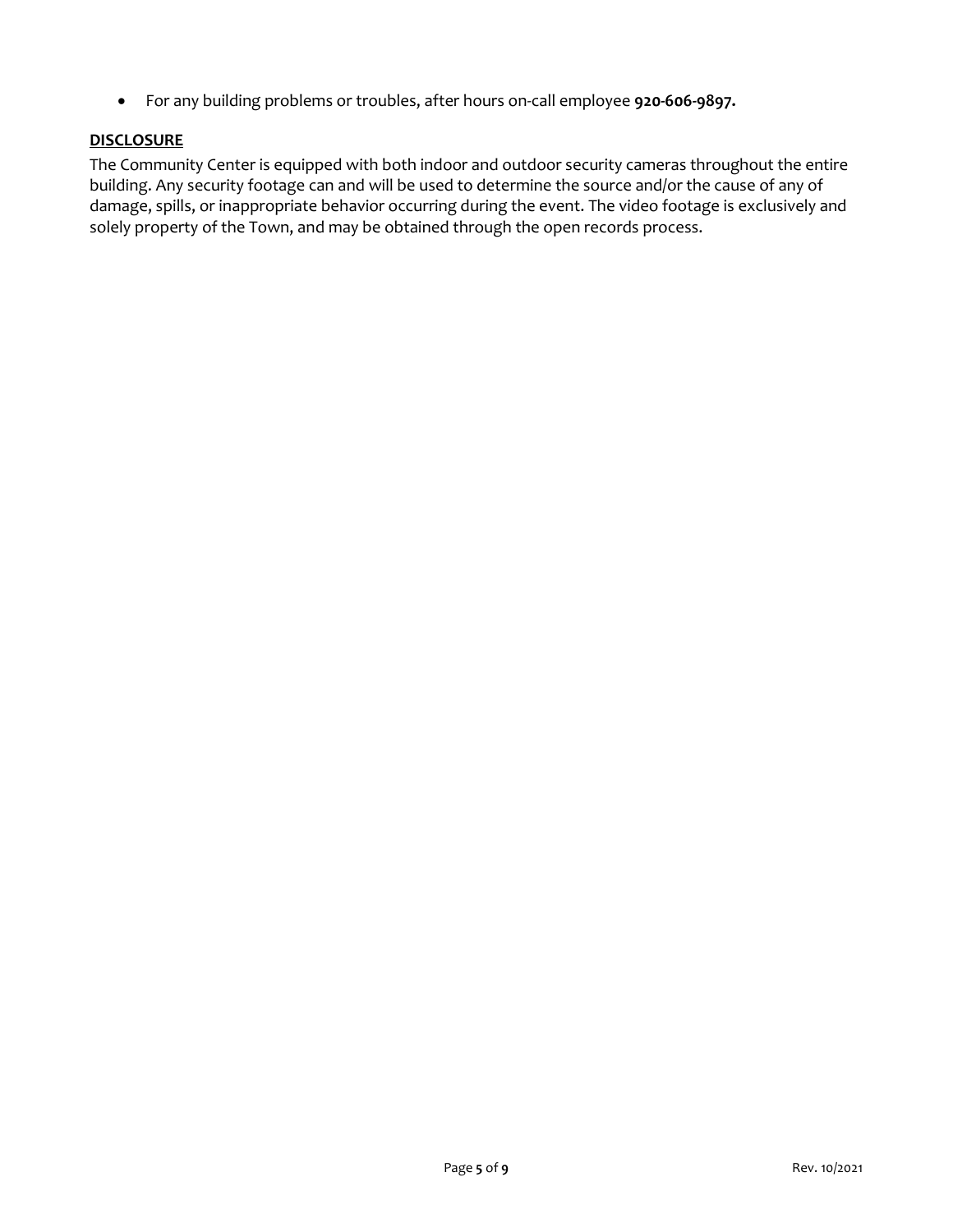## **COMMUNITY CENTER RENTAL RULES**

## **1. GENERAL RULES**

- The person signing the rental contract must be present from the time the building is opened, while the event is in progress, and must wait until all event guests have vacated the premises and has signed the Ledgeview Community Center Rental Checklist.
- For youth events, permits will be issued only to responsible adults who chaperone the party. An adult chaperone is required for every 20 youths. A list of chaperones with addresses must be presented when the Rental Use Application is completed. The chaperones must remain on site until the event has completed.
- The Town of Ledgeview is not responsible for any equipment or other items left at the Community Center at any time.
- Smoking is prohibited on the premises and grounds at all times.
- The renter assumes all responsibilities for injuries or damages that may occur to persons or participants or their property.
- Firearms are not permitted in the Ledgeview Community Center.

# **2. FOOD SERVICE**

- Food may be prepared at home and brought to the Community Center or prepared in the kitchen when renting.
- A catering kitchen is available for the renter's use. Included is the use of all major kitchen equipment including refrigerator, freezer, oven, stove top, coffee maker and carafes, microwave, and sink. There is no garbage disposal, so please refrain from putting or letting food go down the drains. No service ware, glassware, or utensils are provided. If the kitchen is used, it must be cleaned and ready for the next renter. The cleanup checklist will be completed by the Town employee after the rental.
- Food may be provided by a caterer. A caterer is defined as providing food and service for events at a professional capacity.

# **3. BUILDING ACCESS**

- Community Center access is gained through the front entrance card reader located in the vestibule. The access card shall be picked up at the Community Center front desk before 3:00pm on Friday the week of the rental. The access card will be programmed according to the rental times indicated on the application. The keycard will automatically deactivate and the security alarm will activate at the designated ending time indicated on the Rental Agreement. If there are problems on rental day, please contact the On-Call Employee at **920-606-9897.** An \$.00 fee may be assessed against the security deposit or billed to the Renter if the alarm is triggered.
- To unlock the entrance doors to allow for free entry/exist, the follow the access card directions below
	- $\circ$  Swipe key card reader once (light will turn green). Open left door and walk inside. Let door close behind you.
	- o Open door and go back to key card reader. Now swipe card reader once wait 3 seconds and swipe card reader again. NOTE: you should hear the doors lock in the open position.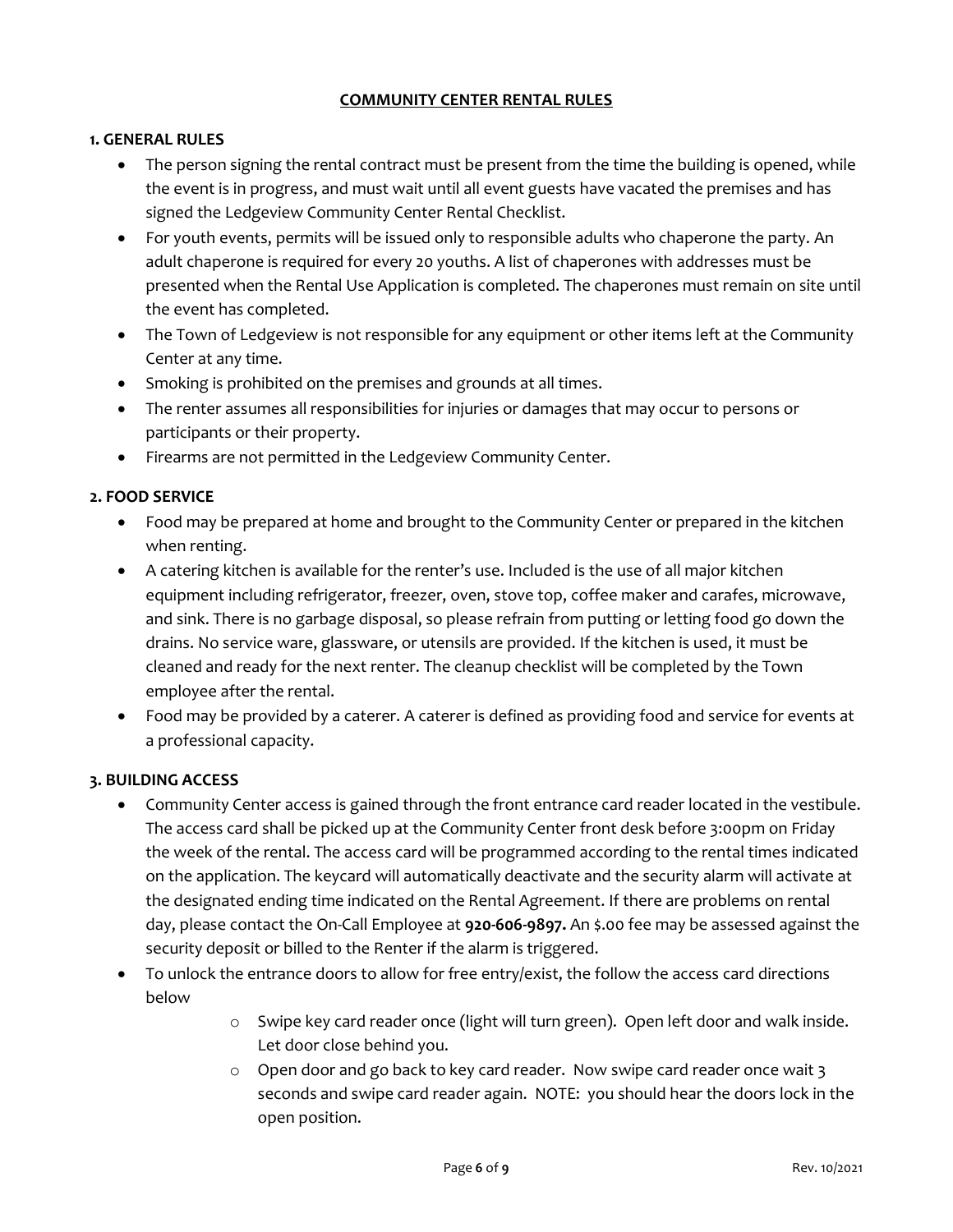Delivery and pick-up of event supplies will take place through the main entrance using the front parking spaces for unloading/loading when renting the Community Room.

# **4. SET-UP AND DECORATING**

- Upon arrival, it is the renter's responsibility for set-up of chairs and tables. At the end of rental, breakdown of tables, chairs, and the final facility cleaning is the responsibility of the renter. Staff will give the renter a clean-up checklist which must be completed and returned with the key for the amount prior to refunding the security deposit.
- Renters are responsible for any linen service including rental, set-up, and removal of linen.
- All decorations must be put up and taken down by the renter with the use of free standing easels. *Nails, tape, tacks, staples, wall putty, and screws are strictly prohibited. Glitter, confetti, rice, silly string, or natural flower petals are not allowed at any time.*
- Dance wax or any other type of dance compounds is not allowed.
- Signage may be displayed on portable sign holders, bulletin boards, or easels. The renter is responsible for the provision, installation, and removal of such supplies.

# **5. EVENT GUIDELINES**

- Renters will have access to reserved rooms only. The use of the remaining facilities is strictly prohibited.
- The renter must ensure that no recreation equipment or other portions of the facility are used, except those that are requested in the building use application.
- Use of the television screen is not included in the rental of the facility. The renter is responsible for any damage caused to the television screen.
- Community Center tables and chairs must remain inside the building at all times.
- Please inform the on-call after-hours employee of any carpet spills or damages that occur throughout the course of the event at **920-606-9897.**
- The renter is responsible for the conduct of guests of the event, and ensuring that no state or federal building codes, ordinances, or laws are violated. Misuse of the facility will not be tolerated.
- *In the case of inclement weather and shelter is needed, please move everyone to inside the restrooms or hallways, away from the glass doors or windows.*

# **6. EVENT CLEAN-UP**

- Return all approved equipment by placing it where it was found.
- The renter is responsible for cleaning all areas utilized including:
	- o Outdoor patio
	- o Lobby gathering area
	- o Bathrooms Men and Women
	- o Community Room
	- o Kitchen
	- o Removal of any personnel items brought into the facility
	- o All decorations must be removed before leaving the premises.
- Tables must be wiped down and placed on appropriate carts and stored in the storage closet.
- Chairs must be wiped down and stacked and returned to storage closet.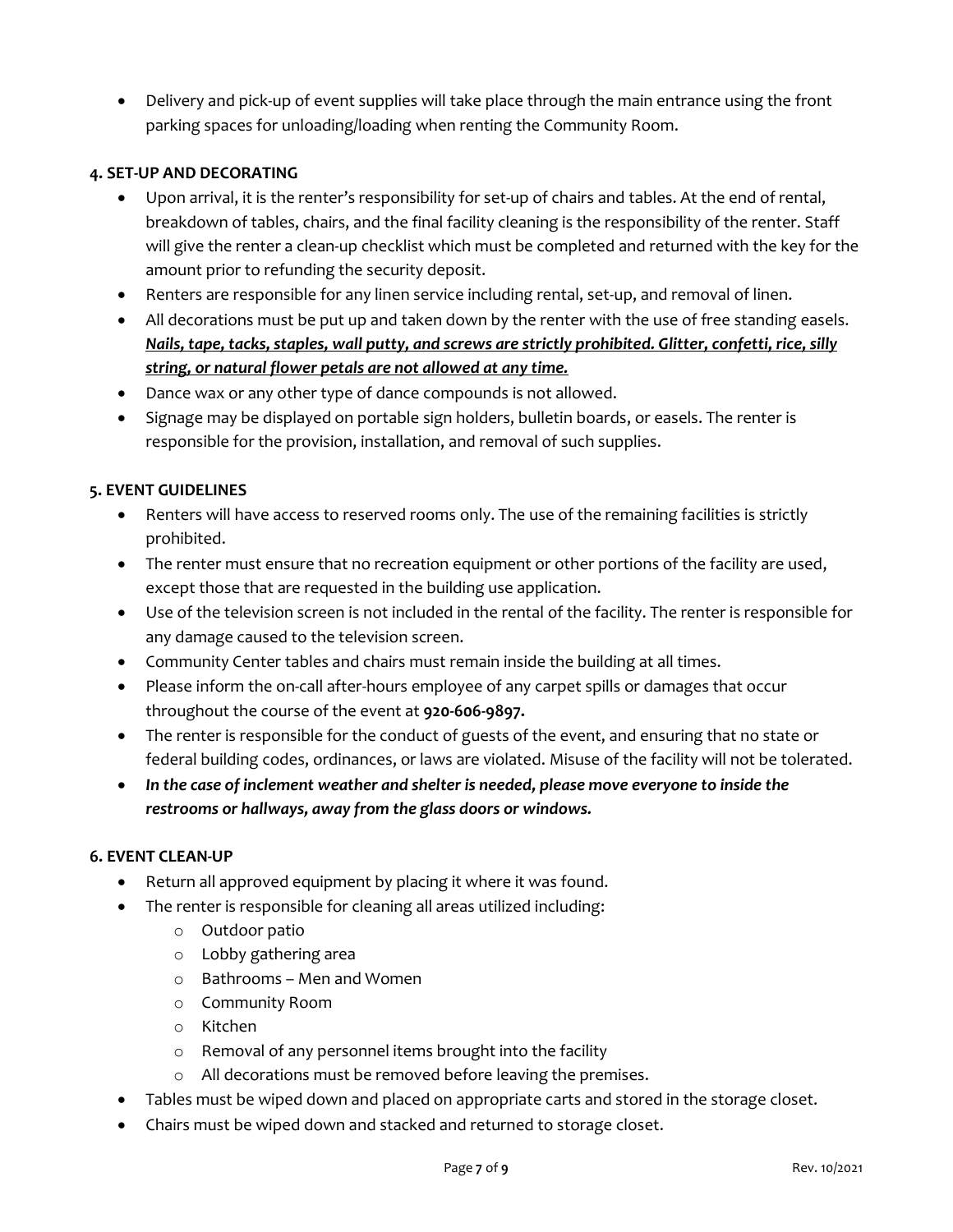- Room is to be left in Meeting Style set-up according to the diagram on the last page.
- All trash and recyclables must be collected and removed from the building. Dumpsters are not available at this facility.
- All guests must vacate the building by the departure time listed on the Rental Use Application. The door will automatically lock and arm at the rental time indicated on the application. The key will also be deactivated.
- The renter must ensure that the facility is left in the same or better condition than the renter entered the facility.
- Users leaving the facilities in a manner that requires more than customary cleaning will be billed \$50/hour to cover added costs and may result in loss of future building use privileges.

# **7. BUILDING LOCK-UP**

- **Before you lock the doors, make sure you have all your personal items out of the building.** *Once the doors are locked, the key card will deactivate and the security alarm will be set. There is no re-entry into the building.*
- Locking the doors:
	- o Swipe the key card once, wait 3 seconds, and swipe the key card again. NOTE: you should hear the doors lock.
		- *BEFORE LEAVING, PULL ON THE DOORS TO BE SURE THEY ARE SECURELY LOCKED.*
- Sign & date the checklist form.
- Place form and keycard and signed checklist inside the envelope marked with your name and rental information.
- **Insert envelope in the drop box located to left of the key card pad, left of the Simplex panel.**

*Problems locking/unlocking, damage, spills, or any building related issues MUST be reported immediately to the*

*On-Call Town Employee at 920- 606-9897*